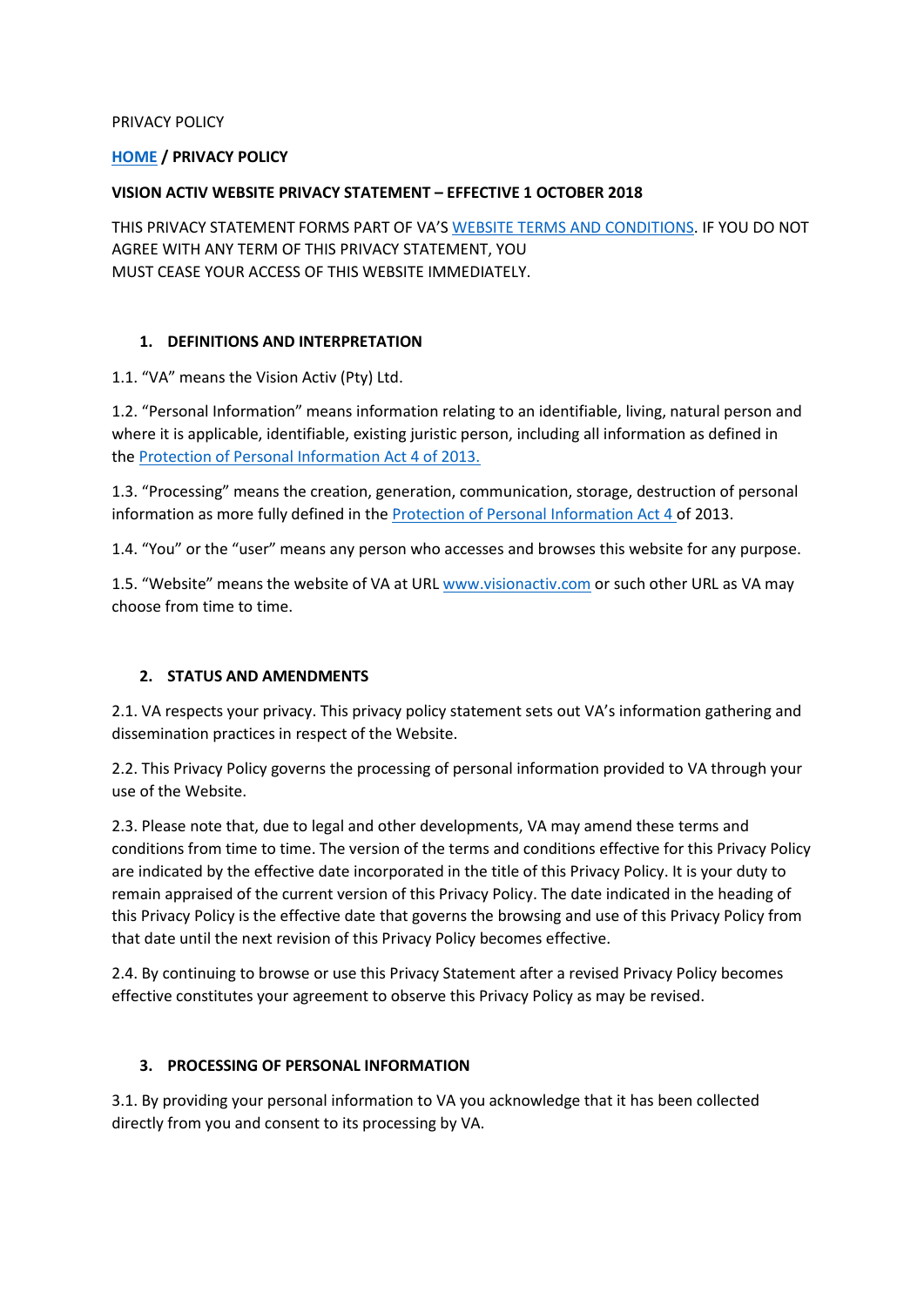3.2. Where you submit Personal Information (such as name, address, telephone number and email address) via the website (e.g. through completing any online form) the following principles are observed in the processing of that information:

3.2.1. VA will only collect personal information for a purpose consistent with the purpose for which it is required. The specific purpose for which information is collected will be apparent from the context in which it is requested.

3.2.2. VA will only process personal information in a manner that is adequate, relevant and not excessive in the context of the purpose for which it is processed.

3.2.3. Personal information will only be processed for a purpose compatible with that for which it was collected, unless you have agreed to an alternative purpose in writing or VA is permitted in terms of national legislation of general application dealing primarily with the protection of personal information.

3.2.4. VA will keep records of all personal Information collected and the specific purpose for which it was collected for a period of 1 (one) year from the date on which it was last used.

3.2.5. VA will not disclose any personal information relating to you to any third party unless your prior written agreement is obtained or VA is required to do so by law.

3.2.6. If personal information is released with your consent VA will retain a record of the information released, the third party to which it was released, the reason for the release and the date of release, for a period of 1 (one) year from the date on which it was last used.

3.2.7. VA will destroy or delete any personal information that is no longer needed by VA for the purpose it was initially collected, or subsequently processed.

3.3. Note that, as permitted by the Electronic Communications and Transactions Act 25 of 2002, VA may use personal information collected to compile profiles for statistical purposes. No information contained in the profiles or statistics will be able to be linked to any specific user.

# **4. COLLECTION OF ANONYMOUS DATA**

4.1. VA may use standard technology to collect information about the use of this website. This technology is not able to identify individual users but simply allows VA to collect statistics.

4.2. VA may utilise temporary or session cookies to keep track of users' browsing habits. A cookie is a small file that is placed on your hard drive in order to keep a record of your interaction with this website and facilitate user convenience.

4.2.1. Cookies by themselves will not be used to identify users personally but may be used to compile de-identified statistics relating to use of services offered or to provide VA with feedback on the performance of this website.

4.2.2. The following classes of information may be collected in respect of users who have enabled cookies:

4.2.2.1. The browser software used;

4.2.2.2. IP address;